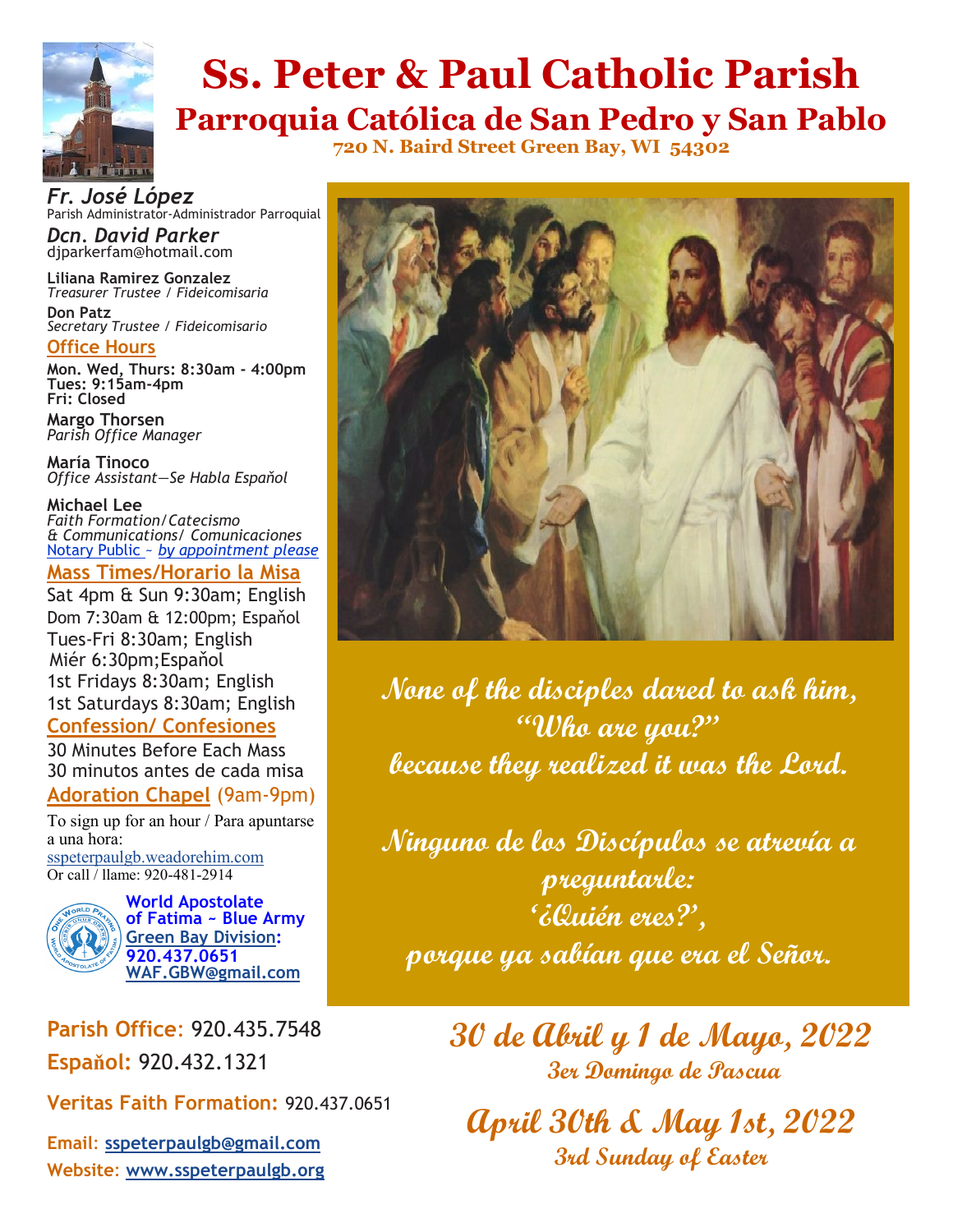# **Schedules, News, & Updates**

### **Adoration Chapel Has Re-Opened!**

The Adoration Chapel is once again open and available from 9am to 9pm daily.

Thank You to the dedicated workers who pitched in to clean, rearrange, and decorate the Adoration Chapel over Holy Week. It looks beautiful! God bless you all!

## **2022 Bishop's Appeal**

Our Parish Goal for This Year is \$24,885. As of April 20th, we had generated \$21,054.37 from 121 gifts. To learn about the Bishop's Appeal, or to make a gift, phone the Bishop's Appeal office at (920) 272-8123.

## **Two Wings Gala—Friday, June 3rd**



Please join us for an exciting event on Friday, June 3rd at The Marq Supper Club; The Two Wings Gala, supporting St. John Paul II Classical School & Chesterton Academy.

The evening will include dinner, auction, fun, and Keynote Speaker: Immaculee Ilibagiza!

For more information and to register, visit [https://sjpclassicalschoolgreenbay.org/the](https://sjpclassicalschoolgreenbay.org/the-two-wings-gala-register-now/)-two-wings-gala -[register](https://sjpclassicalschoolgreenbay.org/the-two-wings-gala-register-now/)-now/

### **Our Lady's Knights of the Altar Training & Formation Meeting**

**Saturday, May 14th, 9am-10am in Church** *Optional Social Time in Parish Hall 10am-10:30am*

This meeting and training session is for all current Altar Servers — and all those boys who have made their First Holy Communion. A parent or other adult family member is expected to attend for each server (or for each set of brothers from one family).

For those who have been Invested in the Knights of The Altar, these meetings are a requirement and expectation of their role and office as Knights.

### **Reunión para Todos los Monaguillos - Los Caballeros del Altar**

### **Sábado, 14 de mayo, 9am-10am en el templo** *Tiempo Social en el Salón Parroquial; 10am-10:30am*

Esta reunión y sesión de capacitación es para todos los monaguillos actuales, y todos los muchachos que han hecho sus Primeras Comuniones. Estas reuniones son requeridas y esperadas para todos los miembros de los Caballeros del Altar. Un padre también debe asistir con su hijo.

## **Third Week of Easter**

*We Pray the Holy Rosary 30 Minutes Before each Mass* **Sun, May 1st—Third Sunday of Easter**

 *4pm Vigil Mass— †Bud Donovan* 7:30 AM—Vivos y Difuntos de la parroquia 9:30 AM—Future Spouses & Vocations of the Lubinski Family Children 12:00 PM—Vivos y Difuntos de la parroquia **Mon, May 2nd—St. Athanasius, Bishop & Doctor** *No Morning Mass Today* **Tues, May 3rd— Ss. Philip & James, Apostles** 8:30 AM— ††Mr. & Mrs. Joseph Chmelka **Wed, May 4th—Easter Weekday** 8:30 AM—†Bernie Ball, and the Living & Deceased of the Ball and Beitel Families 6:30pm— Misa en Espaňol **Thur, May 5th—Easter Weekday**  8:30 AM—Living & Deceased of the Bob & †Josey Kanzenbach Family 6:30PM—Choir Concert in Church—Chesterton Academy **Fri, May 6th—Easter Weekday—First Friday** 8:30 AM— 58th Wedding Anniversary of Jim & Betty Hoover **Sat, May 7th—Easter Weekday—First Saturday** 8:30 AM—†Bud Donovan *4pm Vigil Mass — †Gerald Rogers & †Larry Rohr*  **Sun, May 8th—4th Sunday of Easter & Mother's Day** 7:30 AM—Vivos y Difuntos de la parroquia 9:30 AM— †Marie Young

12:00 PM— Vivos y Difuntos de la parroquia

## *Miss Ashley's Music Corner*

**3rd Sunday of Easter—May 1st Mass Setting:** #100 Missa Jubilate Deo **Processional:** #836 Ye Sons and Daughters **Responsorial:** *I will praise you, Lord, for you have rescued me*

**Gospel Acclamation** *Alleluia*  **Offertory:** #460 Bring Flowers of the Rarest **Communion:** #759 Soul of My Savior **Recessional:** #419 Alleluia! Alleluia! Let the Holy Anthem Rise

### **4th Sunday of Easter—May 8th—Mother's Day Mass Setting:** #100 Missa Jubilate Deo **Processional:** #585 Jesus Christ is Risen today

**Responsorial:** *We are His people,* 

 *the sheep of His flock*

**Gospel Acclamation** *Alleluia*  **Offertory:** #460 Bring Flowers of the Rarest **Communion: #**587 Jesus, My Lord, My God, My All **Recessional:** #573 Immaculate Mary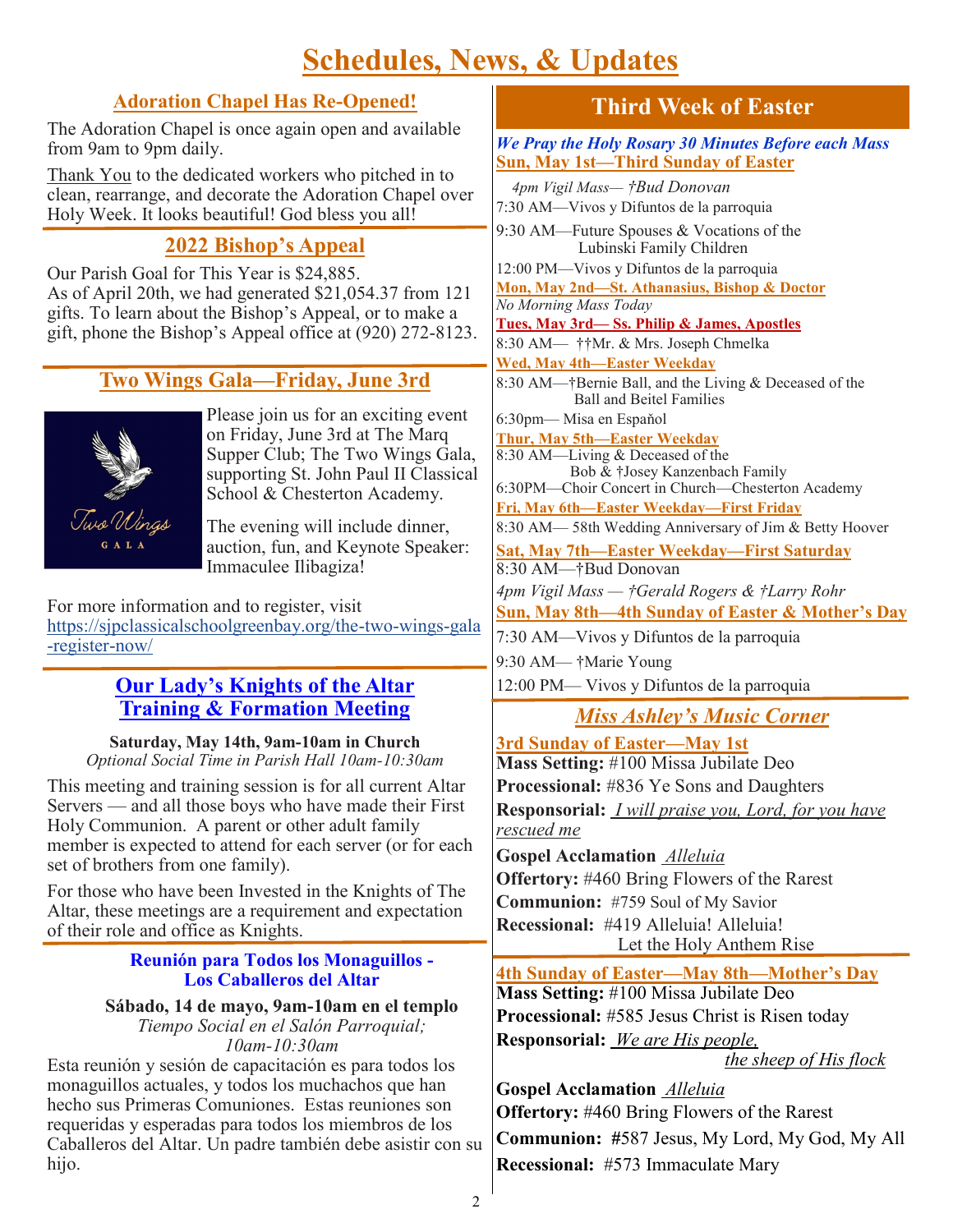## **More News & Updates**

### **Please join us 30 minutes before each Mass to pray the Rosary** j

Confession is Available 30 Minutes before Each Mass *(Unless Otherwise Noted on Page 2)*

### **Lay Ministry Assignments**

 $\overline{Sat. 4:00pm}$ : S. Van Ooyen

Sun. 9:30am: C. Gustafson Sun. 9:30am: M. Scheld

Sat. 4:00pm: S. Gorches & 1 Volunteer & 1 Volunteer

Sun. 9:30am: K. Cumbers, 9:30am: S. & C. Parent P. Gapinski

### **Altar Servers: Altar Servers:**

4:00pm: Seamus D., 4:00pm: David S. Jacob O.

**April 30th & May 1st May 7th & 8th Lectors:**<br>Sat. 4:00pm: S. Van Ooyen Sat. 4:00pm: J. Ball

**Communion Minister:**<br>Sat. 4:00pm: S. Gorches<br>Sat. 4:00pm: S. Gorches

9:30am: Grant S. (MC), 9:30am: Seamus D. (MC), Luke L. (Th), James L., Grant S. (Th)., Aidan P.,

### **St. Vincent de Paul Society**

"It is the Lord!" John and Peter, after fishing all night on Lake Tiberias without a catch, suddenly get help from the Risen Lord. Soon the nets are full of fish, ready to cook up for breakfast.

God provides us with what we need. He provides us with talent to speak to others about Him and about His goodness and love for us.

Come and join our group of Vincentians to help our parish neighbors in need. We will not ask you to do big things. We will ask you only to do little things well and reflect on the life of Jesus with us.

Call 920-437-8865 for more details. And when you begin your vocation of doing good things for others, we hope you will say, "It is the Lord!"

Thank You & God Bless You, Paul Novotny

**Faith Formation/Religious Education News**

**Stay Tuned for Registration Information for Religious Education 2022-23**





OF ST. JOHN PAUL II CLASSICAL SCHOOL

Chesterton Academy presents

### **Spring Concert**

Sts. Peter & Paul Parish, Green Bay

May 5th, 2022

"For in hope we were saved." Romans 8:24

Doors open at 6pm. - Concert begins at 6:30pm. - Reception to follow.



**→→ [ENROLL NOW!](https://mytads.com/a/stjohnpauliiclassical?fbclid=IwAR0m1W0twv5d91HNre_AY-WeO5nteswH9GFfwT-3wr5u_SW3_j5T_fwyTYQ) ←←**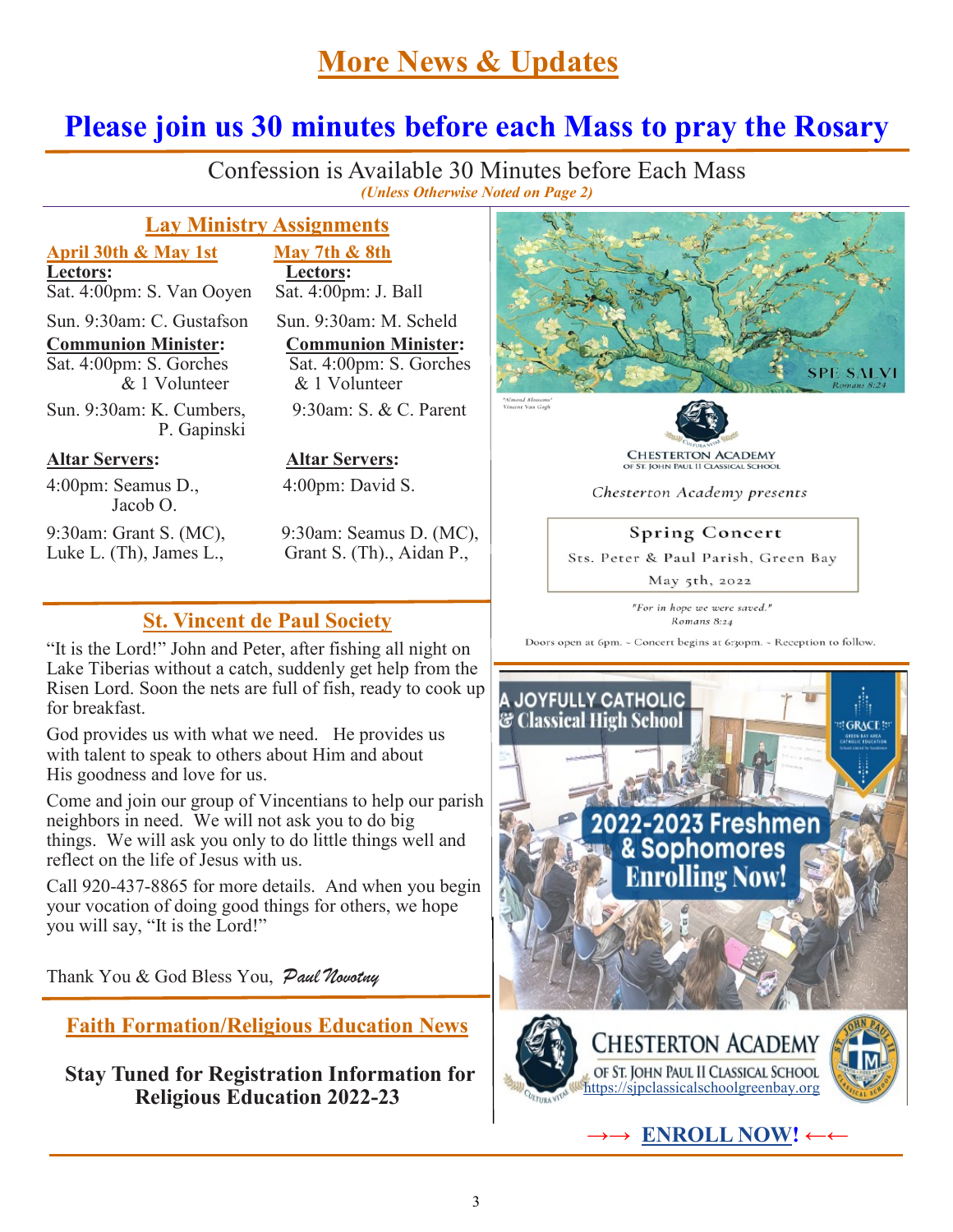

# *Dear Parish Family,*

**The Lord is Risen! He is Risen indeed!**

What a great joy to celebrate the victory of life over death, the freedom that God has won for us!

This It is so beautiful to see how Jesus, after His resurrection, comes back and pursues His disciples.

Today we witness how Jesus heals His beloved friend, Peter, after his betrayal of his Master. Peter wept bitterly right after the three denials, and he carries that remorse with him.

Today Jesus shows us that indeed He is risen and realizes that we still need to be healed and transformed.

He comes in pursuit of us and desires to transform us just like He healed and transformed Peter. Right after the healing, Peter is able to receive the Father's mercy and was able to go forth proclaiming with power the resurrection of our Lord.

He was so convinced, because he experienced the Lord's powerful healing.

Peter's example is what God desires for us!

He also wants to heal us, and convince us of the reality of His love. We too have celebrated and know that He is risen. We also have wounds to hand over to our Lord, just like Peter did.

The Lord knows that we are hurting and wants to pull us aside as well. He desires to ask us if we truly love Him.

The love of God will heal us if we let it enter deep into our souls. He desires to heal us more than we desire it for ourselves.

That's how incredible the love of God is for us. That powerful love has truly risen and is in pursuit of our souls.

May we let it enter deep into our hearts.

**In His Most Sacred Heart, Fr. José**

**If you would like to enroll in secure online giving**, Please Visit <https://sspeterpaulgb.weshareonline.org/>

> or just click the link if you read our bulletin online.

**Walk to Mary is Next Saturday, May 7th.** 

## **So Far, We Have Only 2 or 3 Volunteers!**

If You're Willing to Help give out Sandwiches, etc., Please Call Dan Miller at 920.360.3298 OR Call the Parish Office: 920.435.7548



\*\*Early "Birdie" Special: Register before March 1, 2022 and take \$5 off/player

Platinum Sponsor: \$3500 \*\* 2-Hole Sponsor **8 Lunches and Dinner Tickets** 32 drink tokens Se office tends:<br>Golf for 8<br>Recognition on advertising board & program

Beverage Cart Sponsor: \$1500<br>Lunch Sponsor: \$2000 Hole Sponsor: \$250 Hole-in-One Sponsor: \$1250 Range Ball Sponsor: \$500 Cart Sponsor: \$1200

Dinner Guest: \$60<br>Single Player \*\*\$175 (includes lunch, dinner, 2 drink tokens):

Foursome: \$600 (golf, lunch, dinner, 2 drink tickets each)\*\*

A La Carte Prices:

Gold Sponsor: \$2500\*\* 1-Hole Sponsor<br>8 Lunches and Dinner Tickets a Lunches and<br>24 Drink tokens 24 Drink tokens<br>Golf for 8<br>Recognition in program

Silver Sponsor: \$1000\*\* 1-Hole Sponsor<br>4 Lunches and Dinner Tickets 8 Drink tokens Golf for 4

**THORNBERRY CREEK** 





In association with the

For more info on the event or to register, scan the above QR Code or go to<br>fundraiser.support/AlexandrinaGolfOuting  $\sqrt{2}$